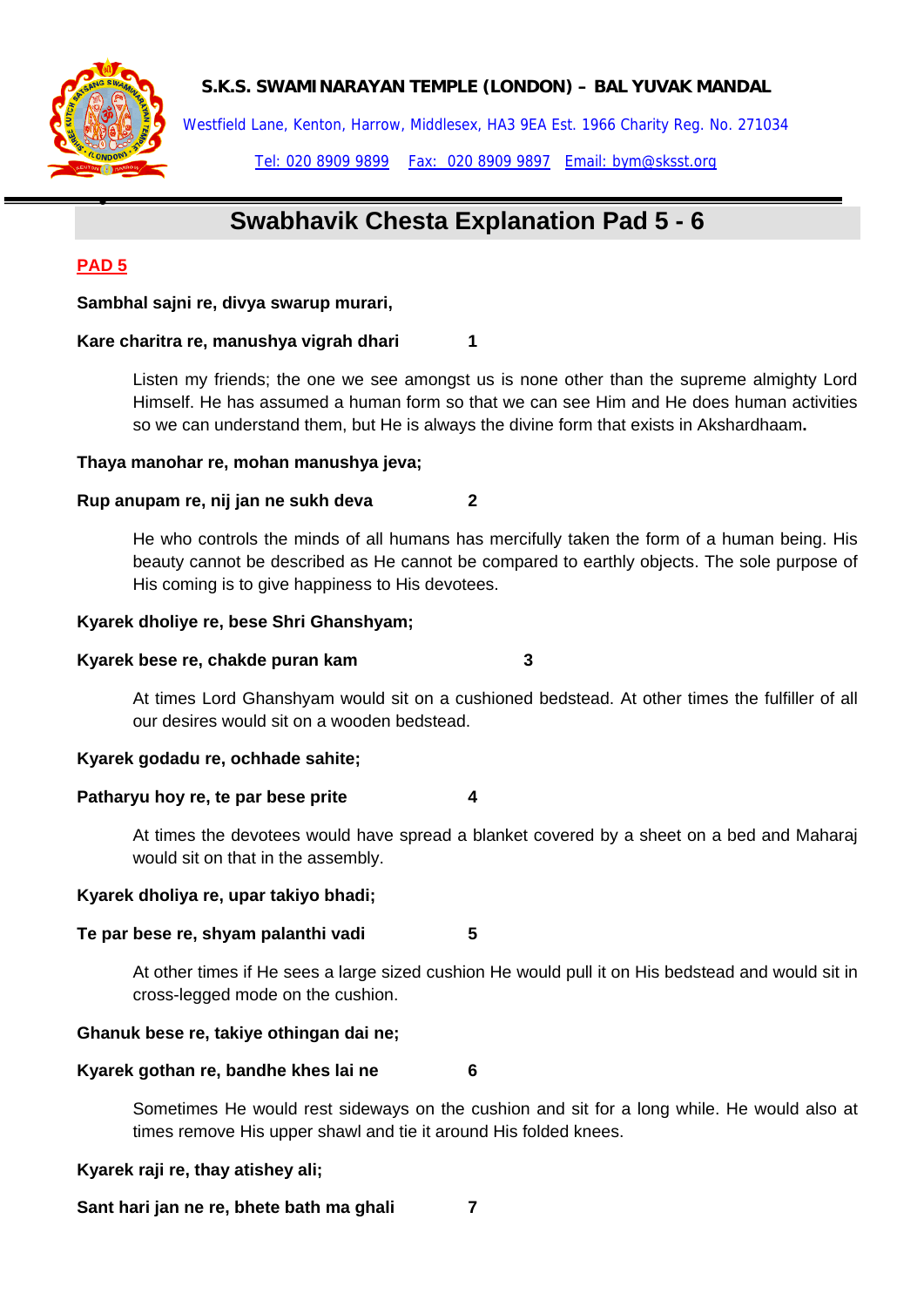## **S.K.S. SWAMINARAYAN TEMPLE (LONDON) – BAL YUVAK MANDAL**



Westfield Lane, Kenton, Harrow, Middlesex, HA3 9EA Est. 1966 Charity Reg. No. 271034 Tel: 020 8909 9899 Fax: 020 8909 9897 Email: bym@sksst.org

When He becomes extremely impressed for any reason, He would embrace the saints or devotees pressing them very close to His chest.

## **Kyarek maathe re, lai mele be hath;**

## **Chhaati maanhi re, charan kamal de nath 8**

He would also shower His blessings by way of placing both His hands on the head of the saints or devotees, or at times by placing His lotus feet on the chest of the devotees who are lying down on their backs and facing upwards.

## **Kyarek ape re, har tora Girdhari;**

## **Kyarek ape re, anga na vastra utari 9**

He would display His feelings for the saints and devotees by giving them the sanctified garlands He has worn. He would even go to the extent of removing and giving away the ornaments and clothes He has worn at the time.

#### **Kyarek ape re, prasadi na thal;**

#### **Premanand kahe re, bhakt tana prati pal 10**

The Lord, the carer of all the devotees, would also give them sanctified offerings which the saints or other devotees would have earlier offered to Him.

## **PAD 6**

#### **Eva kare re, charitra pavan kari;**

#### **Shuk ji sarkha re, gave nit sambhari 1**

These are a few examples of the blissful acts that Shreeji Maharaj performs on a daily basis. Great sages such as Shukdevji Maharaj take pride in ever singing praise and remembering such routine acts.

#### **Kyarek jibh ne re, dant tade dabave;**

#### **Dabe jamne re, padkhe sahaj swabhave 2**

He would sometimes press His red tongue between white teeth and would occasionally move it in His mouth from left side to the right.

## **Chhink jyare ave re, tyare rumal lai ne;**

## **Chhink khaye re, mukh par ado dai ne 3**

When He is about to sneeze, He would take a handkerchief, and sneeze with His nose and mouth well covered as an example of etiquette.